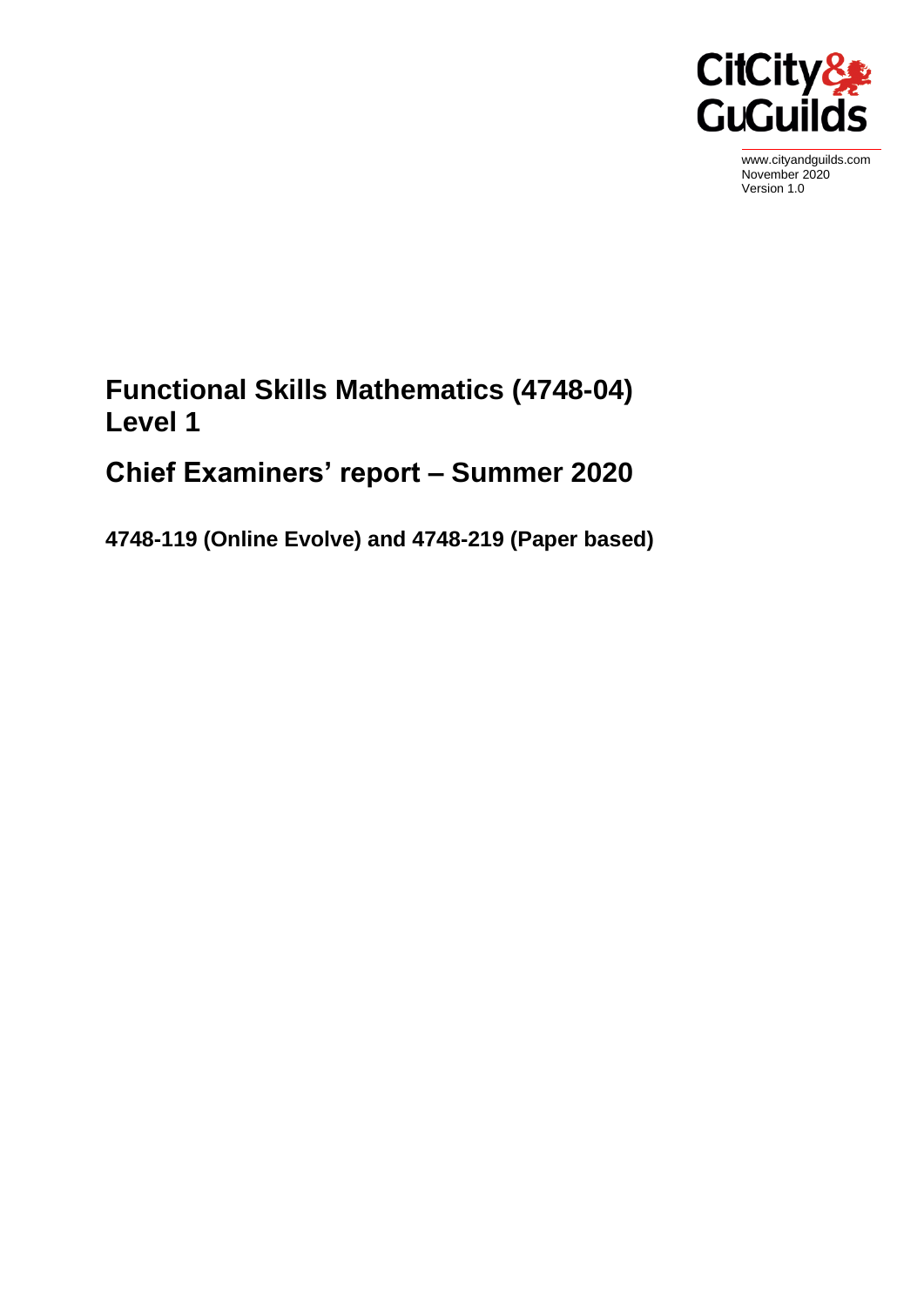#### **Contents**

## **Contents**

|                                        | <b>Introduction</b>                       |              |
|----------------------------------------|-------------------------------------------|--------------|
| $\mathbf{2}$                           | <b>Overall Performance</b>                | $\mathbf{z}$ |
| 2.1 Areas of good performance          |                                           |              |
| 2.2 Areas for development              |                                           |              |
| 2.2.1 General observations             |                                           |              |
| 2.2.2 Underpinning knowledge questions |                                           | 4            |
| 2.2.3 Problem solving questions        |                                           | 4            |
| 3                                      | <b>Recommendations/Advice for centres</b> |              |
| 4                                      | <b>Additional Information</b>             |              |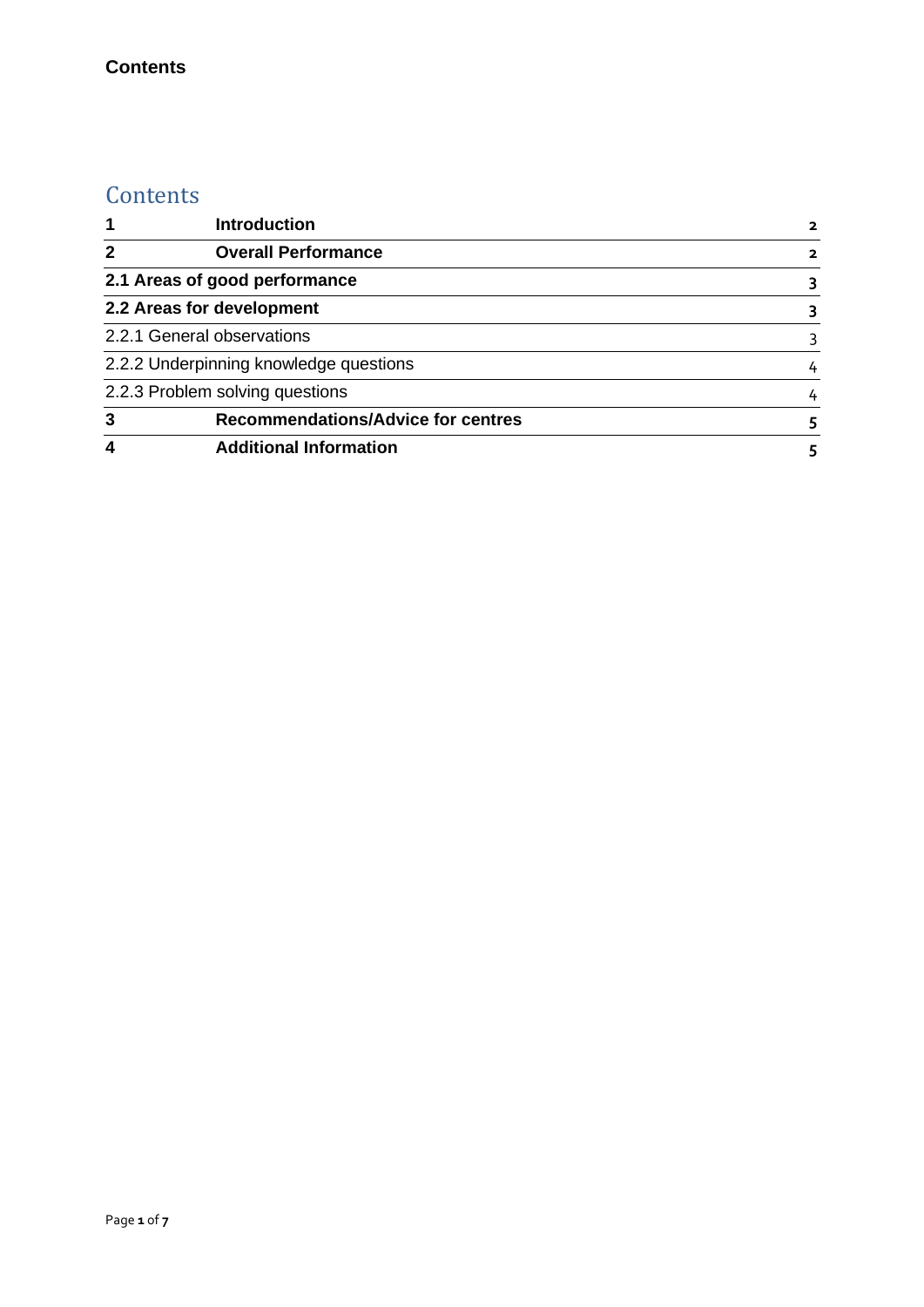## <span id="page-2-0"></span>**1 Introduction**

The purpose of this document is to provide centres with feedback on the performance of candidates for 4748-119 and 4748-219 Functional Skills Mathematics Level 1. The Chief Examiners' Report has been reintroduced as a result of feedback from centres, to give them guidance in preparing candidates for examination. It should be read in conjunction with the following documents:

- 4748-04 City & Guilds Level 1 & 2 Functional Skills Mathematics Qualification Handbook which contains the DfE Subject content for Functional Skills **Mathematics**
- Guidance for Delivery for Level 1 Functional Skills Mathematics

## <span id="page-2-1"></span>**2 Overall Performance**

This report covers the period from September 2019 to April 2020. It relates to the introduction of a new assessment format for Functional Skills Mathematics, a response to Ofqual's new requirements and specifications.

Ofqual requires the distinct identification of underpinning knowledge and problemsolving skills, within the assessment, and for candidates to complete part of the assessment without a calculator. Candidates are therefore required to undertake a two-part assessment.

|                                                     | Part 1                                                                                   | Part 2                                                                                                                                                                     |
|-----------------------------------------------------|------------------------------------------------------------------------------------------|----------------------------------------------------------------------------------------------------------------------------------------------------------------------------|
|                                                     | <b>Calculator not permitted</b>                                                          | <b>Calculator permitted</b>                                                                                                                                                |
|                                                     | (25 minutes)                                                                             | (1 hour 20 minutes)                                                                                                                                                        |
| <b>Underpinning</b><br>knowledge<br>(15marks = 25%) | 10 single mark<br>context free questions                                                 | 5 single mark<br>context free questions                                                                                                                                    |
| <b>Problem solving</b><br>$(45$ marks = 75%)        | between 2 to 5 problem<br>solving questions with<br>practical context (total 5<br>marks) | 1 single mark check<br>(for sense of result)<br>9 problem solving<br>questions with practical<br>context<br>(mark tariff between 2 and<br>6 marks each, total 39<br>marks) |

Although many candidates have coped well with the new assessment requirements and have been well prepared for the level at which they have been entered, a very significant percentage of candidates have performed extremely poorly. Approximately 10% of candidates have achieved 10 marks or less which suggests that they were entered for assessment well before they could reasonably cope with Level 1 requirements. For example, some candidates were unable to complete very basic calculations involving fractions and/or percentages and failed to even attempt the majority of problem-solving questions in Part 2 of the assessment.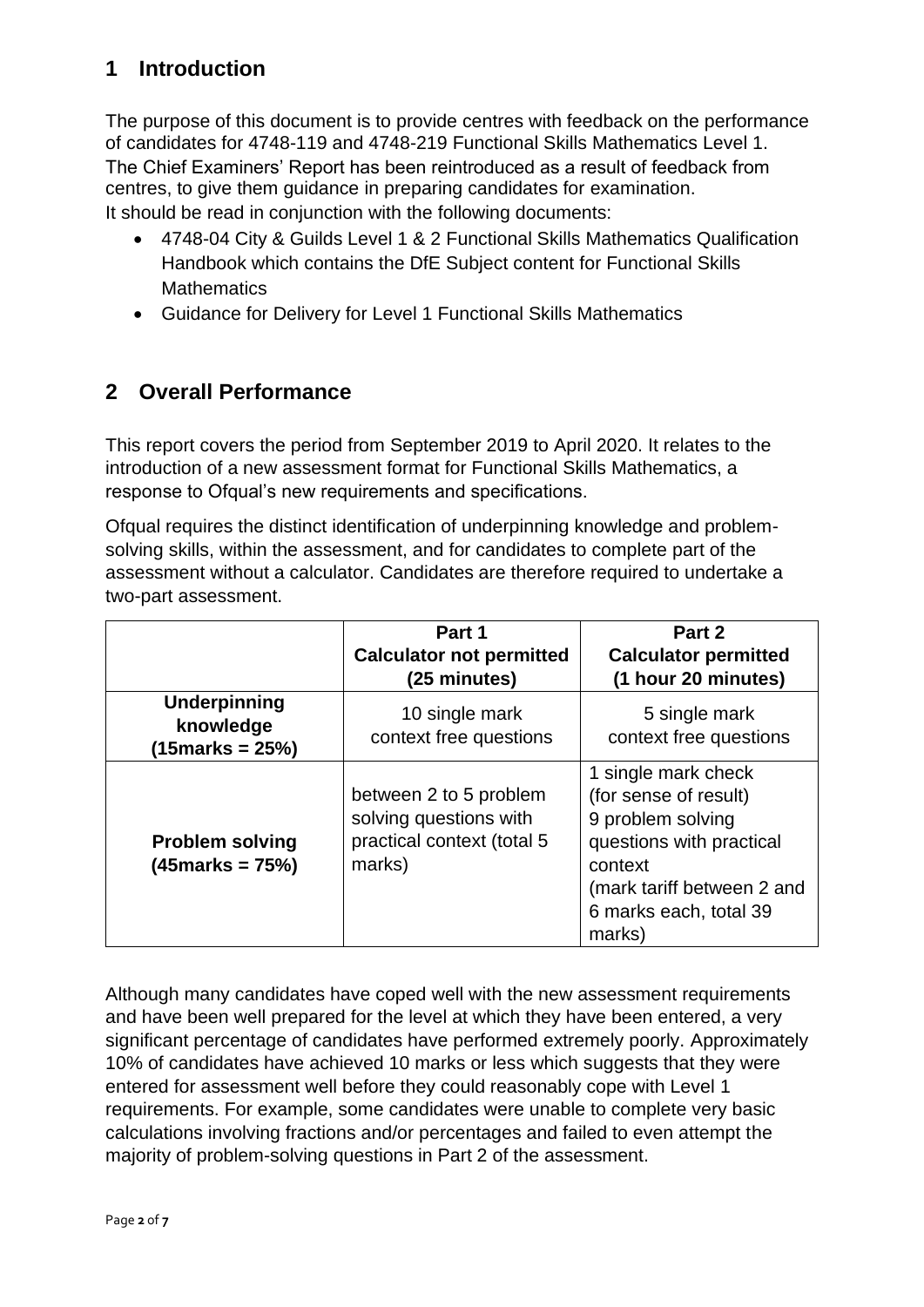## <span id="page-3-0"></span>**2.1 Areas of good performance**

A large number of candidates cope very well with the assessment formats, both paper based and online versions, producing well worked solutions to the problems set.

Well prepared candidates are coping well with both the isolated, context free questions and using their knowledge and skills to recognise and obtain a solution or solutions to a number of complex problems. Overall, candidates achieved correct answers to most of the underpinning knowledge items and scored well in the noncalculator section.

Most of these candidates cope with calculation requirements and understand the principles of basic operations (addition, subtraction, multiplication, division and BIDMAS) and can deal with fractions, decimals, percentages, ratios/proportion and scaling within both types of question.

Statistical problems have been dealt with competently by these candidates, who can generally at least calculate averages and ranges accurately. Probability questions using word descriptions were also completed well.

Successful candidates have given sensible explanations of their results and demonstrated understanding of the problem contexts.

It is pleasing to note that candidates are increasingly coping well with the subject content that was added to the legacy specifications, including probability using numeric descriptions; sorting data into groups; interpreting plans and elevations; and use of basic geometry.

## <span id="page-3-1"></span>**2.2 Areas for development**

#### <span id="page-3-2"></span>**2.2.1 General observations**

Although many candidates have been well prepared for their chosen assessment format, script marking shows that some candidates are, unprepared for, or simply unable to cope with, the demands of the Level 1 papers, particularly the need to make accurate calculations using fractions, percentages and ratios; rounding to given numbers of decimal places; reading and applying scales; and making statistical calculations including probability. The need to prepare candidates for a problemsolving approach involving not only calculation but also the selection of relevant data and the presentation and explanation of results, cannot be overemphasised.

Candidates are expected to show their working in order to be eligible for compensation marks in cases where they have not achieved a fully correct answer. This has been a particularly important issue for some online candidates who are clearly doing their working out on paper and neglecting to transfer some or all of their working to the online script.

Also, some online candidates do not appear to have had sufficient practice in using the diagram or chart tools and have therefore lost a significant number of marks.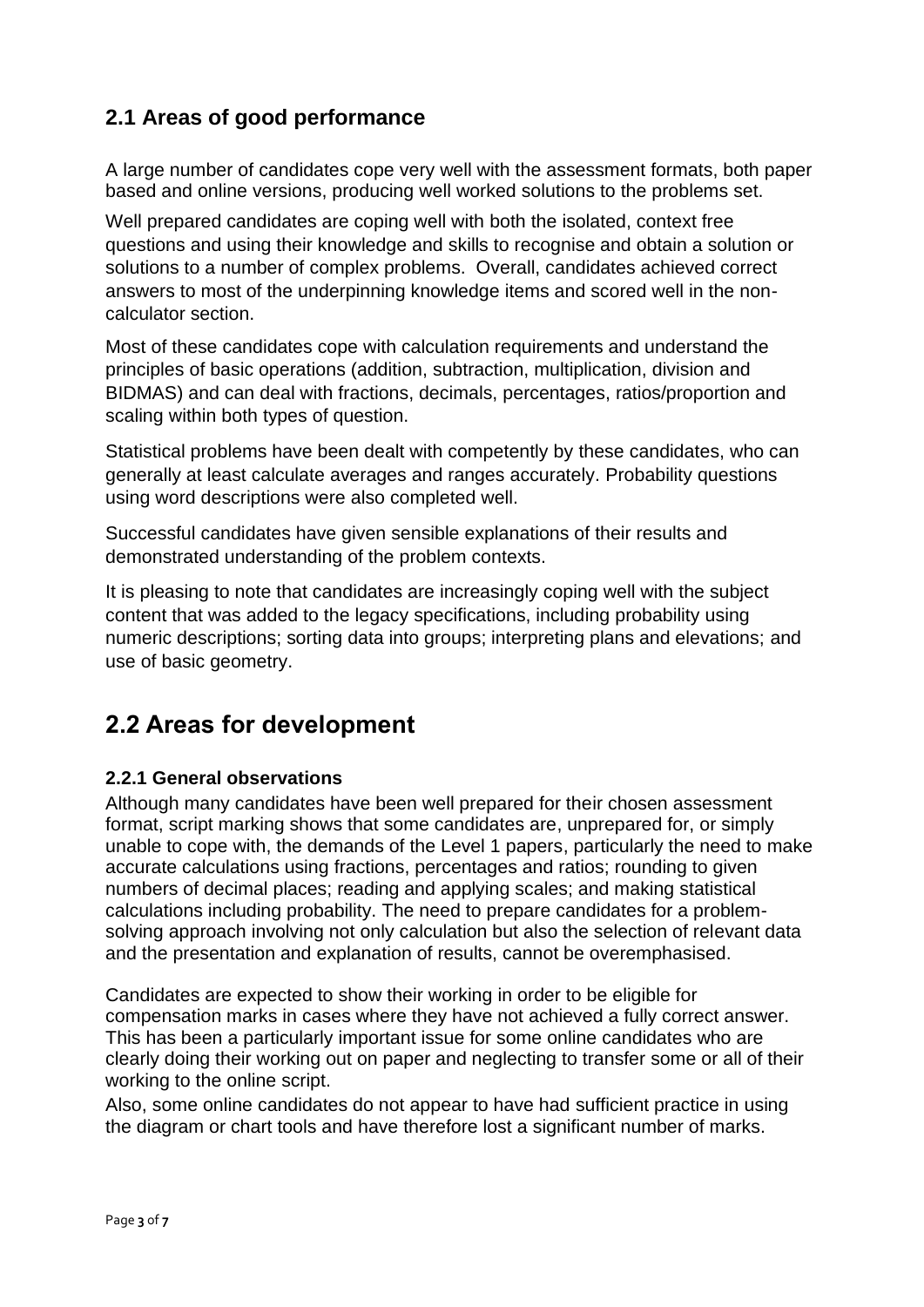#### <span id="page-4-0"></span>**2.2.2 Underpinning knowledge questions**

There are a total of fifteen underpinning knowledge questions, generally with no contextual setting. Ten of these questions are in the non-calculator section. Here candidates have very restricted time (just under two minutes per question) and therefore need to be aware that they should move quickly between questions.

Many of the questions are straightforward calculations involving an understanding of fractions, percentages and ratios. Some will involve basic geometry (calculation of angles); calculations of areas, perimeters and volumes; and simple statistics questions including probability.

The following are examples of calculations that are not understood by some candidates:

- percentages: *e.g., recognition of 20 out of 50 (customers) is 40% e.g., recognition that 30% is the same as 3/10*
- fractions*: e.g., calculation of one fifth as a price reduction* **NB** one third is not 30%, nor 0.3
- ratio:  $e.g.,$  use of ratio  $1:2$
- time: *e.g., additions of hours and minutes e.g., recognition that 38.5 hours is 38 hours 30 minutes*
- weight conversions *e.g., 1.25kg = 1250g*
- calculation of area *e.g., of rectangle 5m x 7m = 35m<sup>2</sup>*
- scaling down *e.g., use of 1cm represents 1m*
- linear conversion *e.g., recognition that 10mm = 1cm, 1000m = 1km*

#### **Areas where candidates generally performed less well**

#### **Specific questions causing difficulty** (selected from a number of versions)

The following questions were poorly attempted by more than half the candidates sitting particular assessment versions.

- multiplication of whole number by a fraction eg  $\frac{3}{4}$  x 4400
- increasing a whole number by a percentage eg increase 800 by 25%
- using ratio eg number of over 60's in area from given total and ratio
- volume of cube given one side
- rounding to 2dp
- number of lines of symmetry for a regular (named) polygon

#### <span id="page-4-1"></span>**2.2.3 Problem solving questions**

The subject content of the new qualification is, with a few exceptions, broadly similar to that required in the legacy qualification. However, many candidates have, understandably, found difficulty coping with the style of problem-solving questions that are formatted differently to those in the legacy qualification.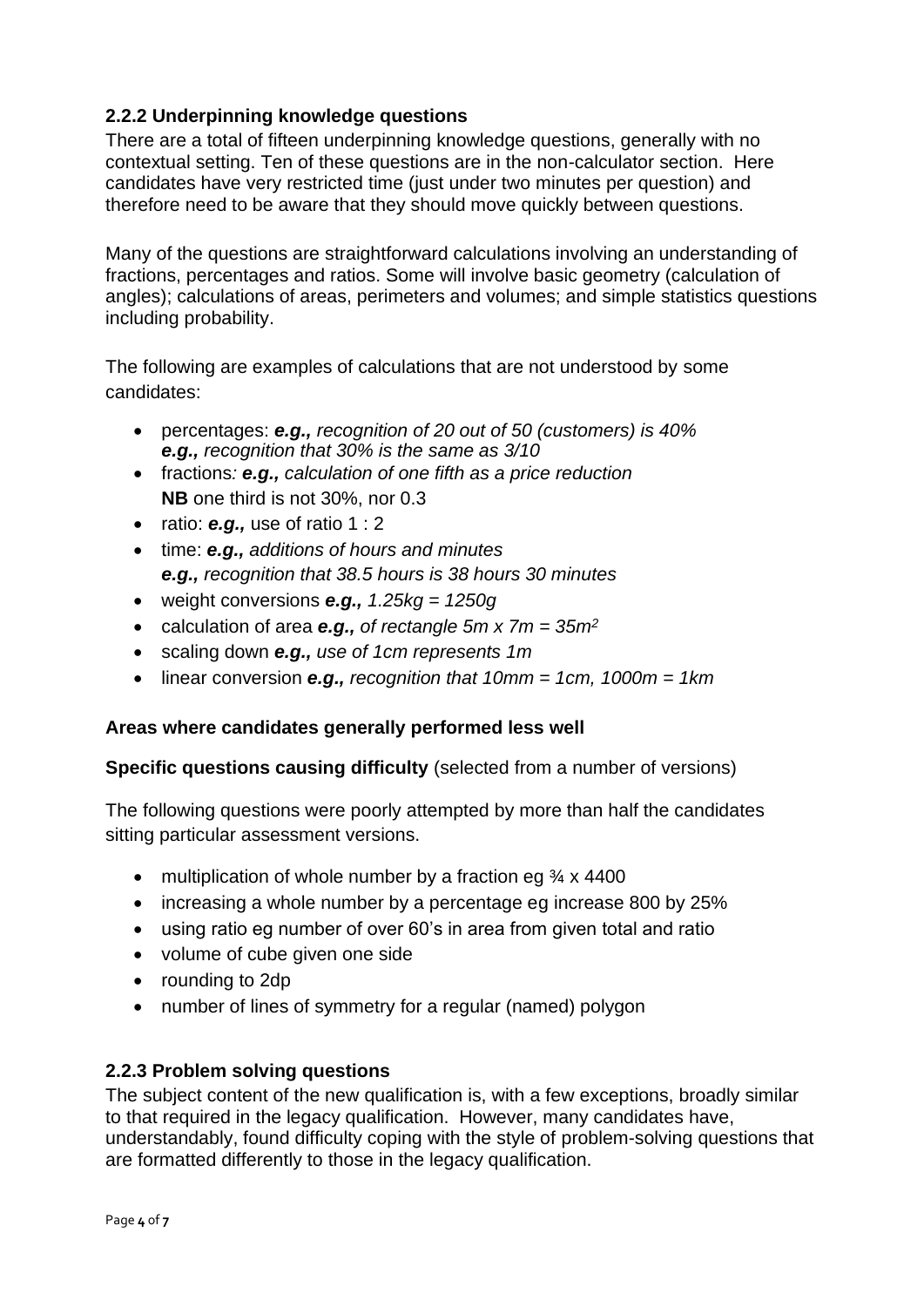Candidates must understand that problem solving (as defined by Ofqual) will mean that they will have to identify mathematical processes required for solutions to problems. There will be little or no scaffolding within a question and little guidance given beyond a start point and a finish point. This is a very challenging dimension, incorporated in the new specifications, both for centres and their candidates.

### <span id="page-5-0"></span>**3 Recommendations/Advice for centres**

The assessment, and therefore the Teaching and learning required, is based on the *DfE Subject content functional skills: mathematics (February 2018)*

Centres should understand that the assessment is based not only on the 31 Subject Content Specifications (SCS), but also on the general descriptions preceding each section and that the content at Level 1 subsumes and builds upon the content at all the lower levels (i.e. Entry 1 to 3).

Centres should carefully consider whether a candidate is operating at an appropriate level for entry at Level 1. Unfortunately, there have been a small number of candidates who were clearly not anywhere near the standard required (e.g. in a recent paper, a number of candidates failed to give a correct answer to 4/5 as a percentage).

There are two platforms, paper based and online, available for this assessment. Centres should ensure that an appropriate choice of platform is made for candidates based on each candidate's need and preference. A few online candidates have actually indicated on their scripts that their preference for working on paper has been ignored by centres.

Centres should advise candidates about appropriate 'exam technique' particularly with regard to attempting Questions in order. Candidates may attempt Questions in any order.

Candidates who choose to access assessment online need to be prepared not only in terms of the prescribed Functional Skills Standards, but also in terms of using the Evolve platform. They must be well practiced in the use of the presentation tools (tables, diagrams, charts and graphs) but also understand how to insert sufficient text, e.g. to show calculations and working, so that potential compensation marks, in the event of incorrect answers, are accessible.

The importance of showing working in paper-based assessment should be stressed for the same reason.

## <span id="page-5-1"></span>**4 Additional Information**

Centres should be aware that pass marks may vary from paper to paper as a result of an awarding process undertaken by City & Guilds. Any difference in pass marks reflects the perceived and actual difference in demand of the exam papers, including the source materials and the questions themselves. Therefore, it is possible that two candidates with the same score may have different overall results (pass or fail) if they have taken different versions of papers.